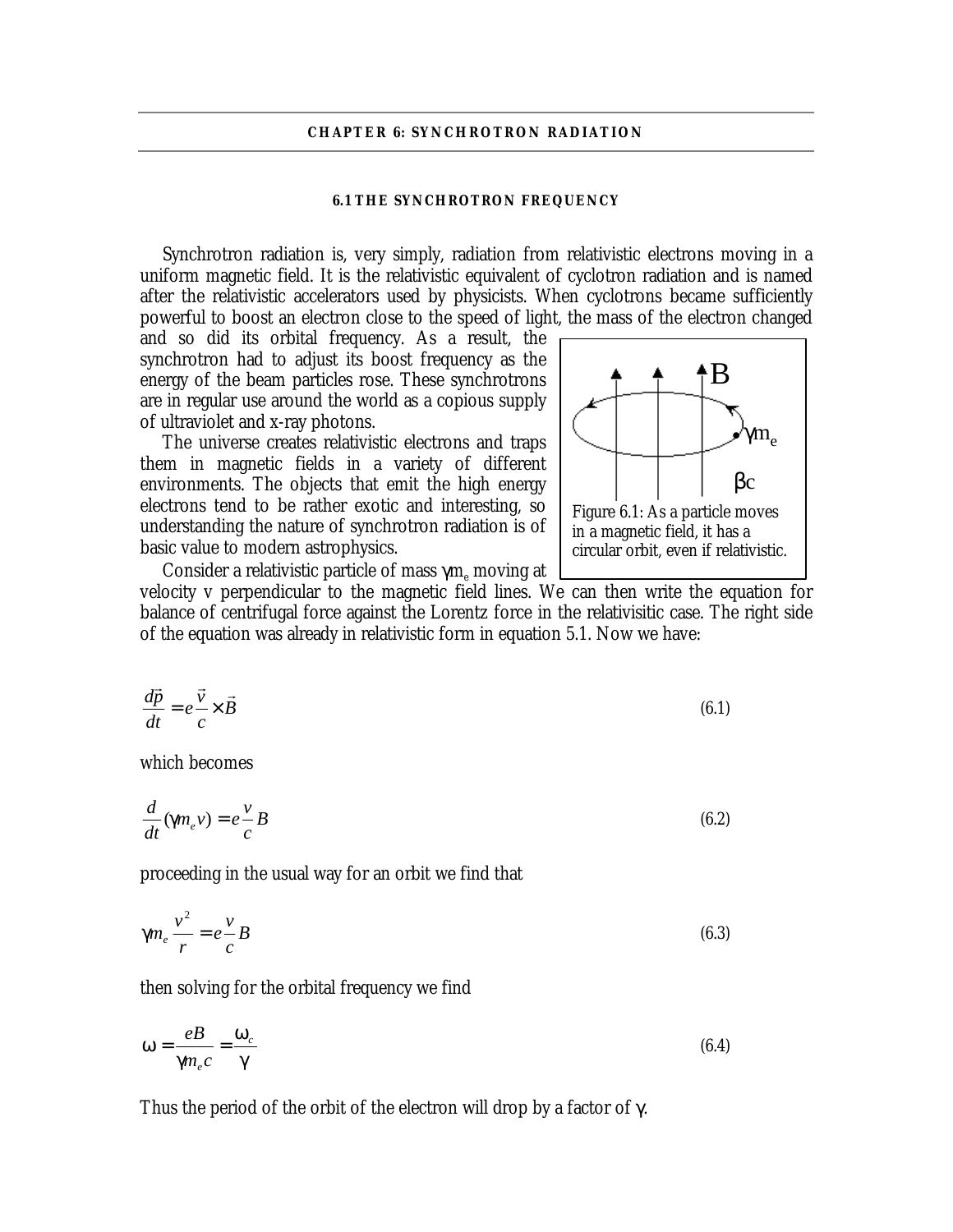At first one might be tempted to assume that the radiation will fall in frequency accordingly. However, exactly the opposite is true. Consider the electron from an almost co-moving (i.e. non-relativistic) frame. The exact frame is irrelevant, as the cyclotron frequency is independent of the particle's velocity in the non-relativistic frame. However, due to time dilation effects as we shift frames, the particle will cross a factor of γ more magnetic field lines per second than in the lab frame, effectively increasing the field by a factor of γ. Thus in the non-relativistic frame we find the frequency of emission to be:

$$
n = g \frac{e}{mc} \tag{6.5}
$$

Returning to lab frame, the radiation frequency is Doppler shifted by a factor of  $\gamma$ . If the particle is moving away from us, then the frequency shifts back down to as low as the original cyclotron frequency. If the particle is heading toward us, then the frequency shifts upward another factor of γ, leading us to:

$$
\mathbf{n}_{s} = \frac{\mathbf{g}^{2}eB}{2\mathbf{p}m_{e}c} = \frac{4.8 \times 10^{-10} \mathbf{g}^{2}B}{2\mathbf{p} \times 0.91 \times 10^{-27} \times 3 \times 10^{10}} = 2.8 \gamma^{2} B \times 10^{6} Hz = 2.8 \gamma^{2} B MHz
$$
 (6.6)

We refer to this frequency as the "synchrotron frequency" as it is the characteristic

frequency of emission of the relativistic electron. In actual fact, the emission is now spread across a broad band of the spectrum, from essentially zero frequency up to the syhnchrotron. But, since it is the high energy photons that carry the bulk of the energy, we use

$$
\boldsymbol{n}_{sync} = 4x10^6 B\boldsymbol{g}^2 Hz \tag{6.7}
$$

as the synchrotron characteristic frequency.

The actual distribution of the synchrotron radiation from an electron is shown in Figure 6.2. From detailed

derivation of the physics, we know it to be a modified Bessel function when averaged over a full orbit. However, in astrophysical environments, we always have a range of energies  $(\gamma s)$ 

and this function is washed out. We simply concentrate on the characteristic energy of the emission.

An electron experiences an upshift in radiation due to the relativistic transformation, but also experiences the famous "headlight effect". The radiation is primary emitted in the forward direction as



Figure 6.2: The actual spectral distribution of synchrotron emission from a single particle is a modified Bessel function. Because of group effects, we rarely worry about this function in astrophysics.

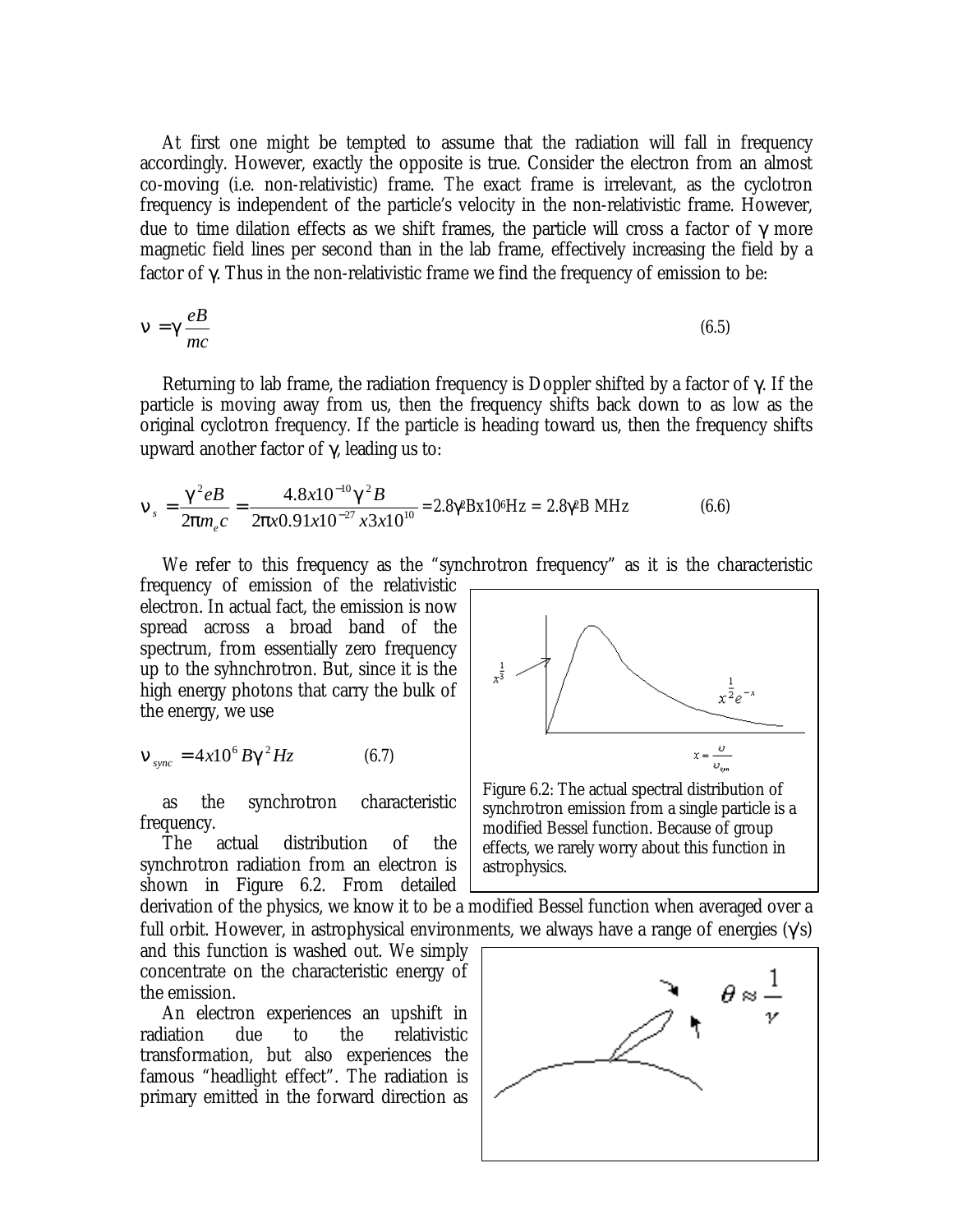# **EXAMPLE**

Electrons with energy of 50MeV are trapped in a region of space with a 10-4Gauss magnetic field. What is γ? What will be characteristic frequency at which the electrons will emit?

Answer:  $\gamma = 50MeV/511keV = 100$ 

 $\mathbf{a} = 4x10^6 B\mathbf{g}^2 = 4x10^6 x10^{-4} x100^2 = 4MHz$ 

the electron moves around its orbit. The angular width of the radiation is about  $1/\gamma$  radians. Thus we expect, even in an astrophysical setting, for the radiation to be strongest in the plane perpendicular to the magnetic field.

# **6.2 ENSEMBLES OF ELECTRONS**

The theory for the emission from a single electron in a uniform magnetic field is elegant and complete. However, one electron is too faint to observe at a large distance, so we always observe regions where large numbers of electrons are emitting together. These ensembles tend to have certain characteristics that allow us to analyze the physical parameters of the emitting regions.

Synchrotron emitters have highly non-thermal energy distributions. This is because the process that creates them is usually related to electro-magnetic phenomena in some way. We usually find that the distribution of electron energy can be given by a power law

$$
N(E)dE = KE^{-a}dE
$$
\n(6.8)

where  $N(E)$  is the is the number of electrons between E and  $E+dE$ .

When this power law of energies is convolved with the emission spectrum of an individual electron, we find that the output is also a power law.

$$
j_n = 0.31 * (0.24)^{-\frac{(a-1)}{2}} \frac{e^3}{mc^2} \left(\frac{3e}{4pm^3c^5}\right)^{\frac{a-1}{2}} B^{\frac{a+1}{2}} K n^{-\frac{(a-1)}{2}}
$$
(6.9)

or more simply, jν, the emissivity per unit volume is given by

$$
j_n \approx n^{-\frac{(a-1)}{2}} \tag{6.10}
$$

Thus we usually see power law spectra emitted by synchrotron sources. From equation 6.9 we see that the intensity related to the number of electrons (from K) and the strength of the magnetic field, however, this information may be hidden in the intensity of the signal. The power law index  $\alpha$ , which is defined by the distribution of electron energies is directly reflected in the power law index of the emitted spectrum.

## **6.3 SYNCHROTRON DECAY TIME**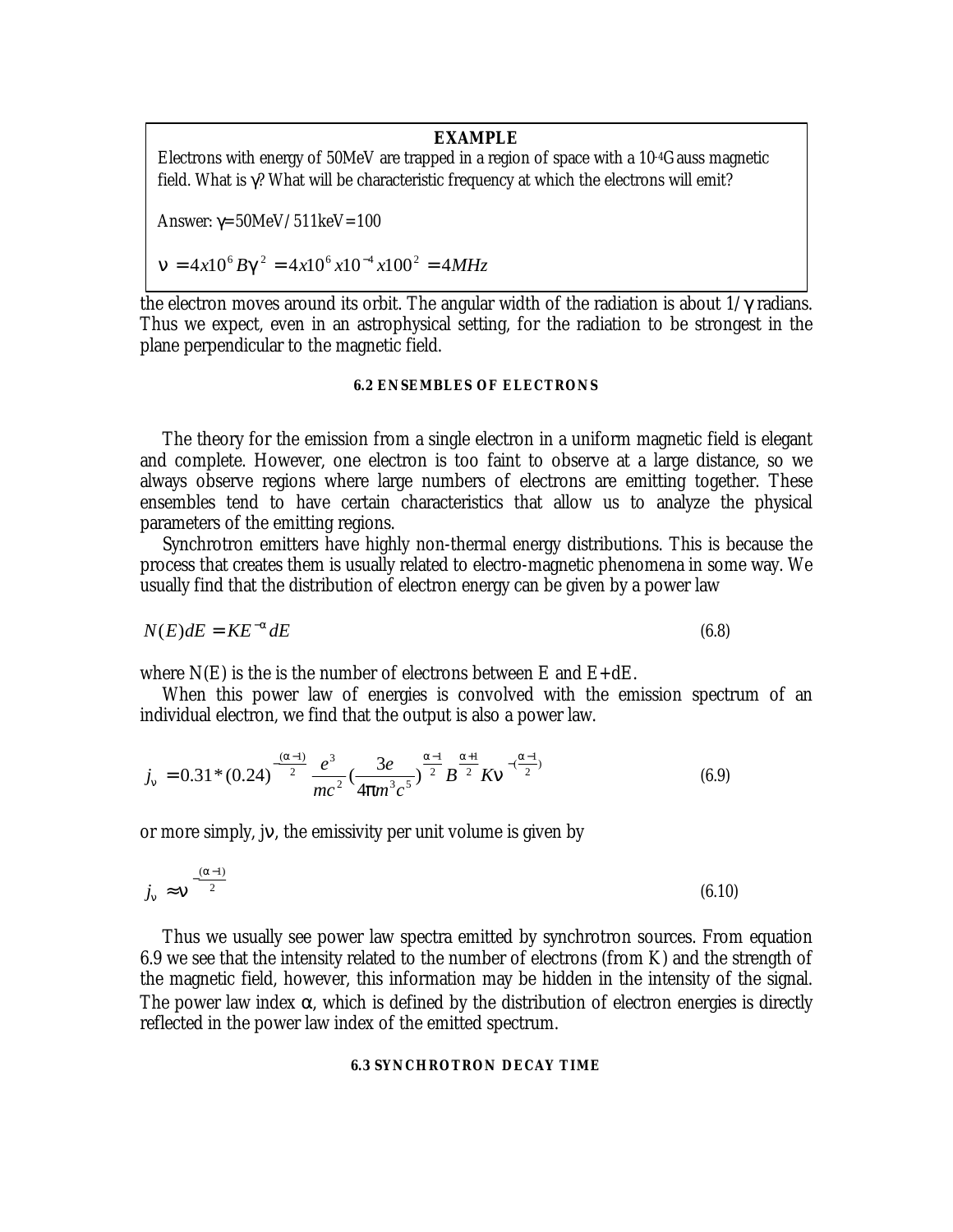Just as in cyclotron radiation, we can estimate the decay time of a synchrotron source, and we start in the same way, with the Larmor formula, only this time we must adjust the Larmor formula with the addition of the  $\gamma^4$ .

$$
P = \frac{2e^2a^2g^4}{3c^3} \tag{6.11}
$$

Using the force balance equation in relativistic form we have

$$
g_{m} = e - \frac{v}{c} B \tag{6.12}
$$

which simplifies to

$$
a = \frac{e}{\mathbf{g}n} \tag{6.13}
$$

after substitution we find

$$
P = \frac{2e^4}{3m^2c^3} B^2 g^2
$$
 (6.14)

inserting the constants of nature

$$
P = \frac{2 * (4.8 * 10^{-10})^4}{3 * (0.91 * 10^{-27})^2 * (3 * 10^{10})^3} B^2 \mathbf{g}^2 \text{ ergs/s}
$$
(6.15)

after the algebra we find that a single electron emits power P:

$$
P = 1.6 * 10^{-15} B^2 \gamma^2 \text{ ergs/s}
$$
 (6.16)

The same electron has energy E:

$$
E = \gamma mc^2 = 0.91^* 10^{-27} * 9^* 10^{20} \gamma \text{ ergs}
$$
 (6.17)

or

$$
E=8.2*10-7 \gamma \text{ ergs}
$$
 (6.18)

To find the characteristic time for loss of energy we divide the energy

$$
t = \frac{E}{P} = \frac{8 * 10^{-7} g}{1.6 * 10^{-15} B^2 g^2}
$$
 (6.19)

Thus the synchrotron decay time is given by: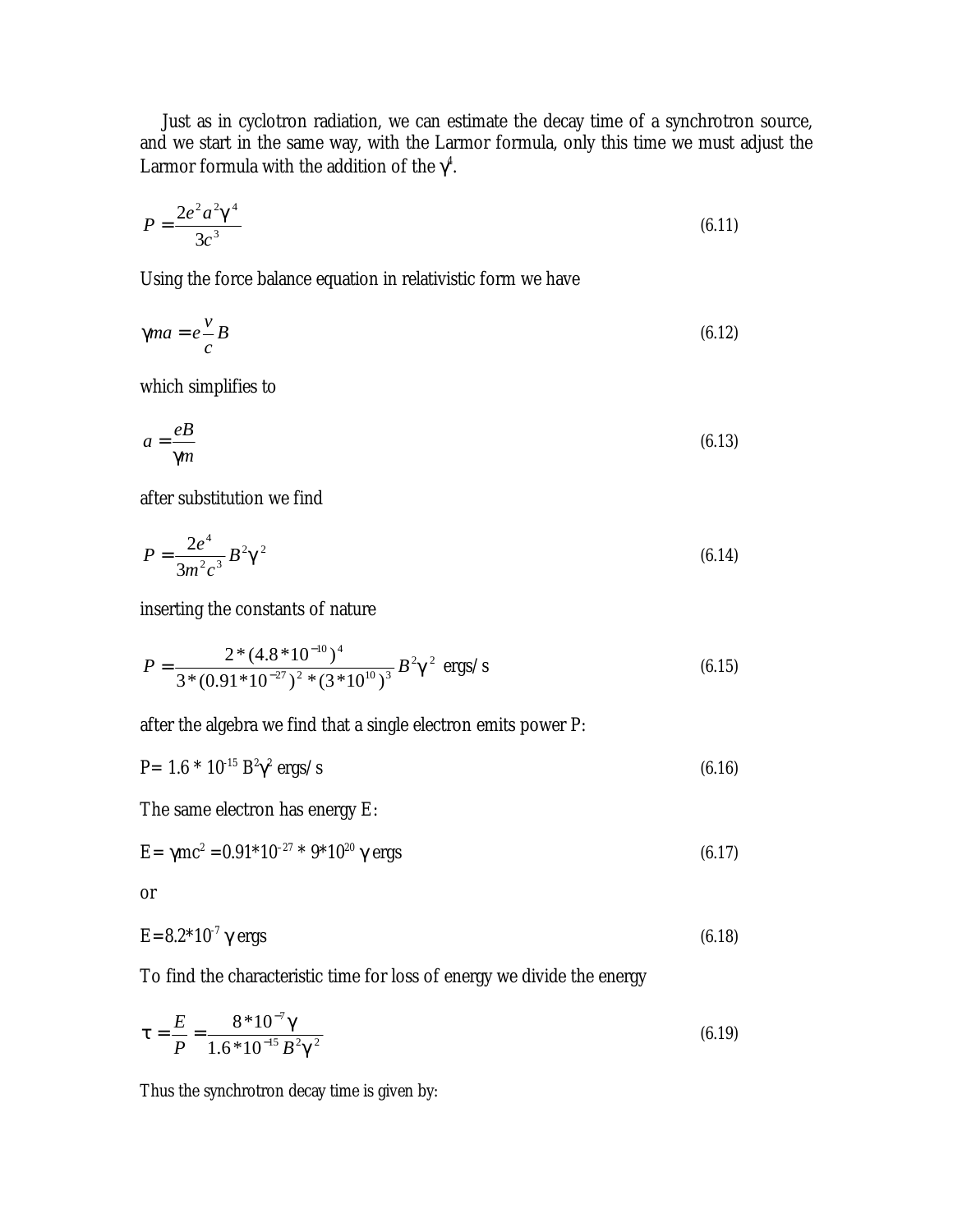$$
t = \frac{5x10^8}{B^2 g} s = \frac{17}{B^2 g} yrs
$$
 (6.20)

Thus the decay time scales as  $\rm B^2 \gamma$ , while the frequency scales as  $\rm B \gamma^2$ . This difference allows one to solve for both the magnetic field and the particle energy. If the decay time is not measurable, then an estimate of the magnetic field needs to be made. One way to do this is to compare the total magnetic field energy to the total particle energy and choose the field that leads to the smallest total energy. This approach is used to estimate the energy in the lobes of radio galaxies.

## **EXAMPLE**

A radio astronomer is observing a source that is believed to be emitting by synchrotron radiation. The source fades away over a one month timescale. Its spectrum has a characteristic value of 1GHz, as shown below. Derive the magnetic field and electron energy (γ) of the emitting particles.



Answer: Use equation 6.20. The timescale is about  $2x10^6$  seconds:

$$
3*10^6 = \frac{5*10^8}{B^2g}
$$
 so that  $B^2g = 170$ 

Then use the equation 6.7 for the synchrotron frequency

 $10^9 = 4 * 10^6 Bg^2$  so that  $bg^2 = 250$ 

Solving simultaneously we find that  $B \sim 5$  gauss and  $\gamma \sim 7$ 

#### **EXERCISES:**

- 1. The Crab Nebula is observed to emit x-rays having an energy of at least 100keV from an extended region. Compute the energy, lifetime, and Larmor radius of the electrons producing this radiation. Assume it is due to synchrotron radiation in a magnetic field of 10-4 gauss.
- 2. The nonthermal spectrum of the Crab exhibits a downward turn above 1015 Hz. Assuming this bend is due to lifetime losses, use the known age of the Crab (supernova in 1054 AD) to estimate the magnetic field strength.